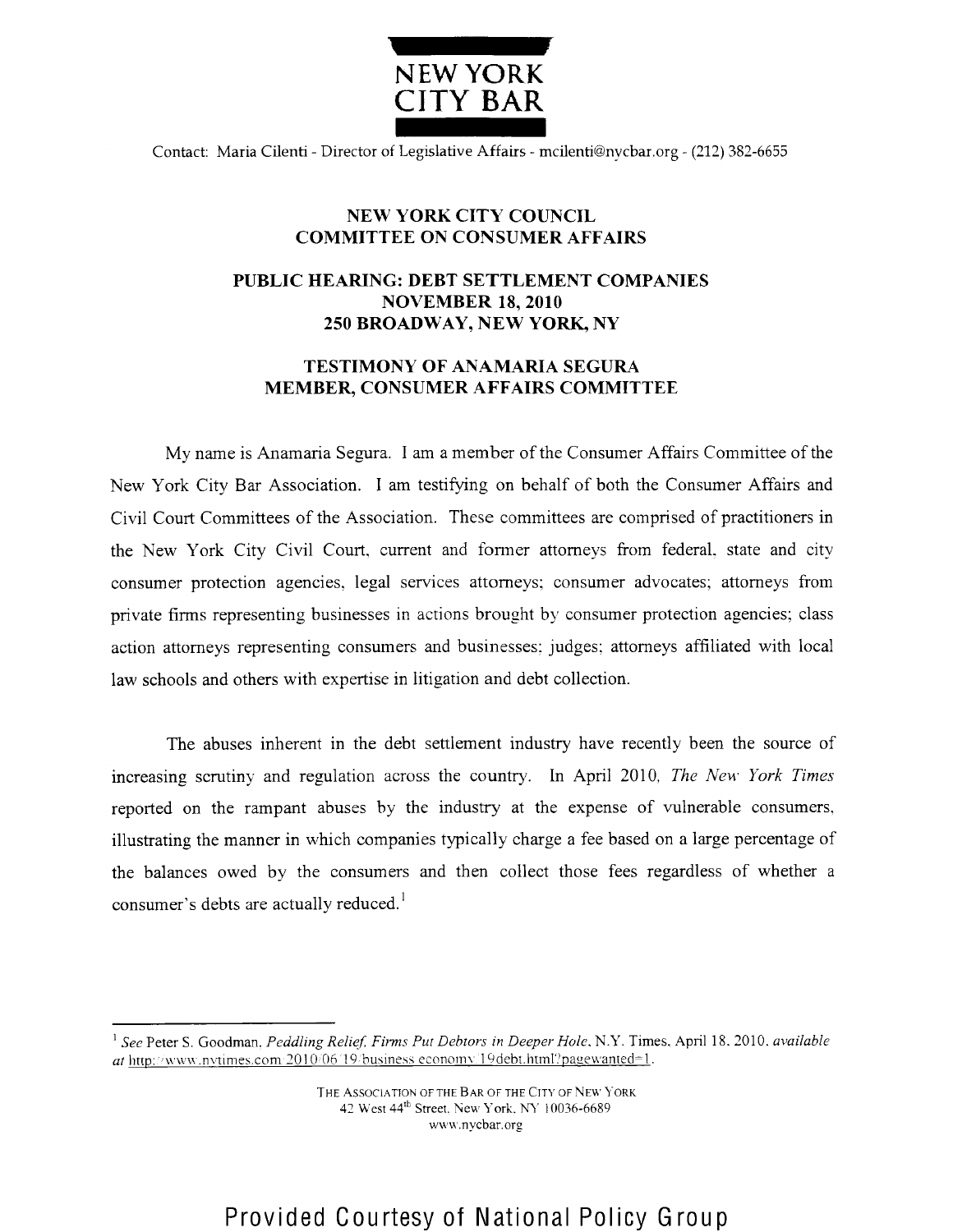Attorneys General in twenty one states have filed more than 128 actions against debt settlement companies for fraud.<sup>2</sup> In 2009, the New York State Attorney General sued two large nationwide debt settlement companies, alleging that one percent or less of consumers who paid for debt settlement services received any benefits from the defendants.

In 2009, the Federal Trade Commission concluded that debt settlement is fundamentally unsound and causes "irreparable injury to consumers."<sup>4</sup> Moreover, in April 2010, the U.S. Government Accountability Office testified to Congress that, after an investigation of the debt settlement industry, it found that most of the debt settlement companies it investigated engaged in unfair and deceptive acts and practices.<sup>5</sup>

Consumer advocates and watchdog groups including the Consumers Union and the National Consumer Law Center have long criticized the debt settlement model as fraudulent and deceptive<sup>6</sup> and according to the GAO testimony, the Better Business Bureau has given debt settlement companies an "inherently problematic" rating.<sup>7</sup> In fact, the industry's own figures show that consumers typically fail to secure relief, despite many companies' promises about guaranteed or typical results. A survey of The Association of Settlement Companies (TASC) cited in the GAO report found that only 34.4 percent of consumers who started debt settlement three years earlier had either "substantially completed" their debt settlement plans or were still actively saving for settlements, and only 24.6 percent had eliminated at least 75% of their debt. That survey also found that only 24.8 percent of consumers who terminated debt settlement before completion had even one debt settled before termination of the contract.

www.oag.state.nv.us/media\_center/2009/may/may19b\_09.html.

Telemarketing Sales Rules, 74 Fed. Reg 41988, 41995, 41996 (August 19, 2009) to be codified at 16 CFR pt. 310. <sup>5</sup> See United States Government Accountability Office, Testimony before the Committee on Commerce, Science, and Transportation, U.S. Senate, *Debt Settlement: Fraudulent, Abusive, and Deceptive Practices Pose Risk to Consumers,* Statement of Gregory D. Kutz, Managing Director Forensic Audits and Special Investigations, GAO-10-593-T April 22, 2010, hereinafter "GAO-10-593-T," *available at http://www.gao.gov/new.items/d10593t.pdf.* See National Consumer Law Center, *An Investigation of Debt Settlement Companies: An L'nsettling Business for Consumers, March 2005, <i>available at http:*//www.nccusl.org/nccusl/Docs/NCLCDebtSettlementRpt.pdf. *See* GAO-10-593-T, 11-13.

Nat'1 Ass'n of Attorneys General, *Comments in* Support *of Proposed Rulemaking to Amend the Federal Trade Commission 's Telemarl eting Sales Rules* 5 (Oct. 23, 2009).

<sup>&</sup>lt;sup>3</sup> See Press Release, N.Y. Attorney Gen., Attorney General Cuomo Sues Debt Settlement Companies for Deceiving *and Harming Consumers* (May 20. 2009), *available at*

<sup>&</sup>lt;sup>8</sup> See The Association of Settlement Companies, October 26, 2009, comments to the FTC on the proposed amendments to the Telemarketing Sales Rule on the marketing of debt relief services, 9-11, *available at* http://www.ftc.gov/os/comments/tsrdebtrelief/543670-00202.pdf.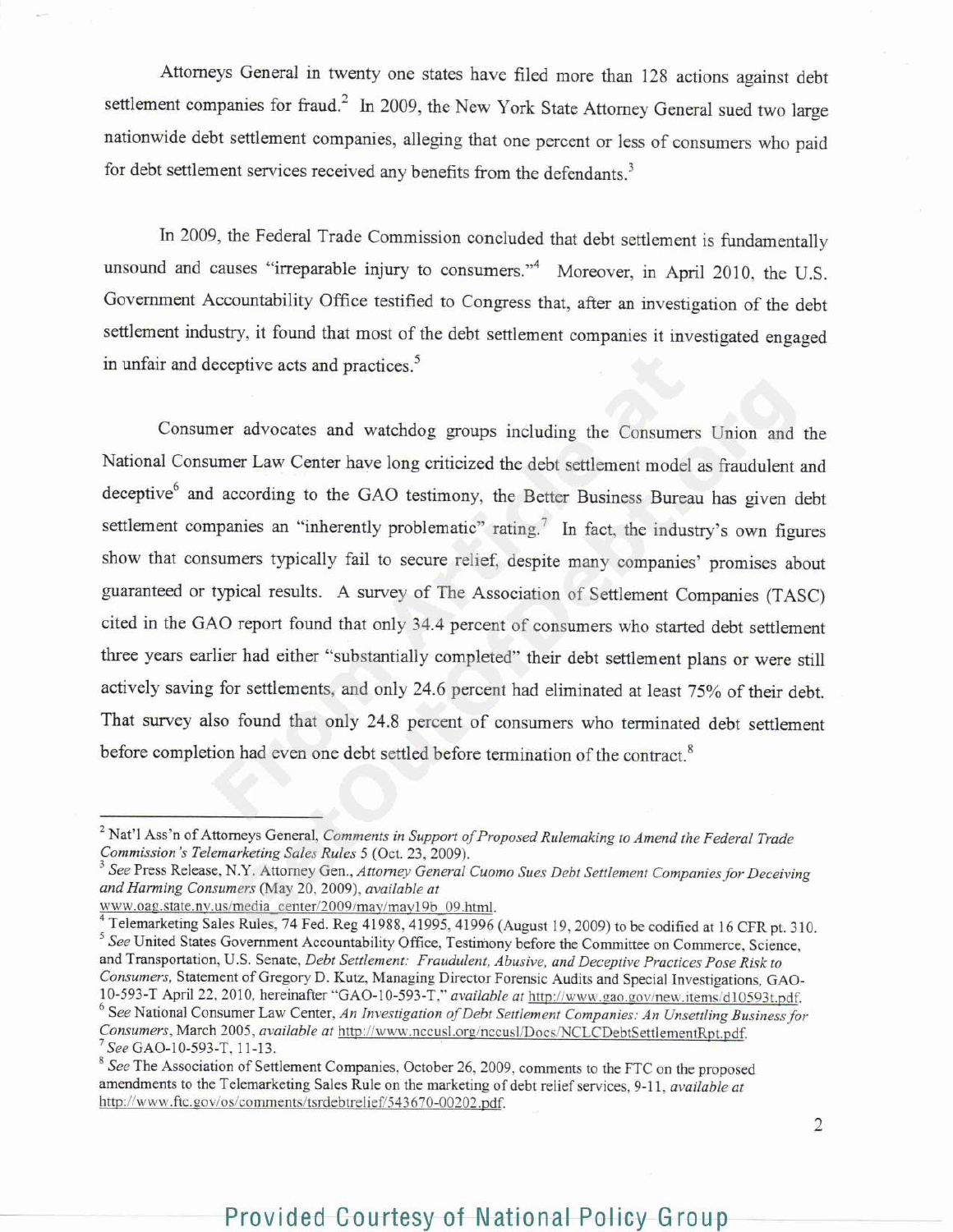States have enacted legislation to prevent such abuses against consumers. For example, in May 2010, Illinois passed the Debt Settlement Consumer Protection Act<sup>9</sup>, which limits any settlement fee to 15% of the consumer's savings, and prohibits such a fee from being charged until after a debt settlement company has negotiated and executed a settlement agreement with the creditor. Maine also passed a law limiting the settlement fee to 15% of the consumer's savings.<sup>10</sup> The Illinois law requires that an individualized consumer financial analysis be conducted to determine suitability before a consumer is enrolled in a program.

The most significant development in the regulation of this abusive industry is the Federal Trade Commission's amendment of the Telemarketing Sales Rule (TSR) through the Telemarketing and Consumer Fraud and Abuse Prevention Act, 15 U.S.C. 6101-6108, which imposed regulations on companies selling "debt relief services," including debt settlement. The new TSR went into effect on October 27, 2010, and imposes limits on some of the most harmful aspects of the debt settlement industry. The TSR applies to outgoing calls by debt settlement companies, as well as incoming calls by consumers in response to debt settlement advertising. A few highlights of the TSR include the requirement of key disclosures to consumers, the prohibition of misrepresentations to consumers about any material aspect of the debt relief service, and a ban on up-front fees; replacing such fees with a so-called "pay as you go" fee model.

Clients of committee members and other New Yorkers have first hand experience with debt settlement companies that have worsened their financial circumstances. Three examples follow:

Thomas B., a disabled fifty-four year old living in Manhattan, receives SSI benefits of \$761 a month that are exempt from garnishment. Desperate to avoid being sued for debt on three credit cards, and afraid of what would happen to his SSI benefits if he were sued, Thomas enrolled in a debt settlement company program that withdrew \$336 a month from his bank account for a year and a half. Only after Mr. B was sued for nonpayment did he realize that he

See Me. Rev. Stat. tit. 32, ) 6174-A, *available at* http://www.mainelegislature.org/legis/statutes/32/title32sec6174-A.html.

H.B. 4781. Public Act 096-1420 (effective Aug.3, 2010), *available at* http://www.ilga.gov/legislation/publicacts/96/PDF/096-1420.pd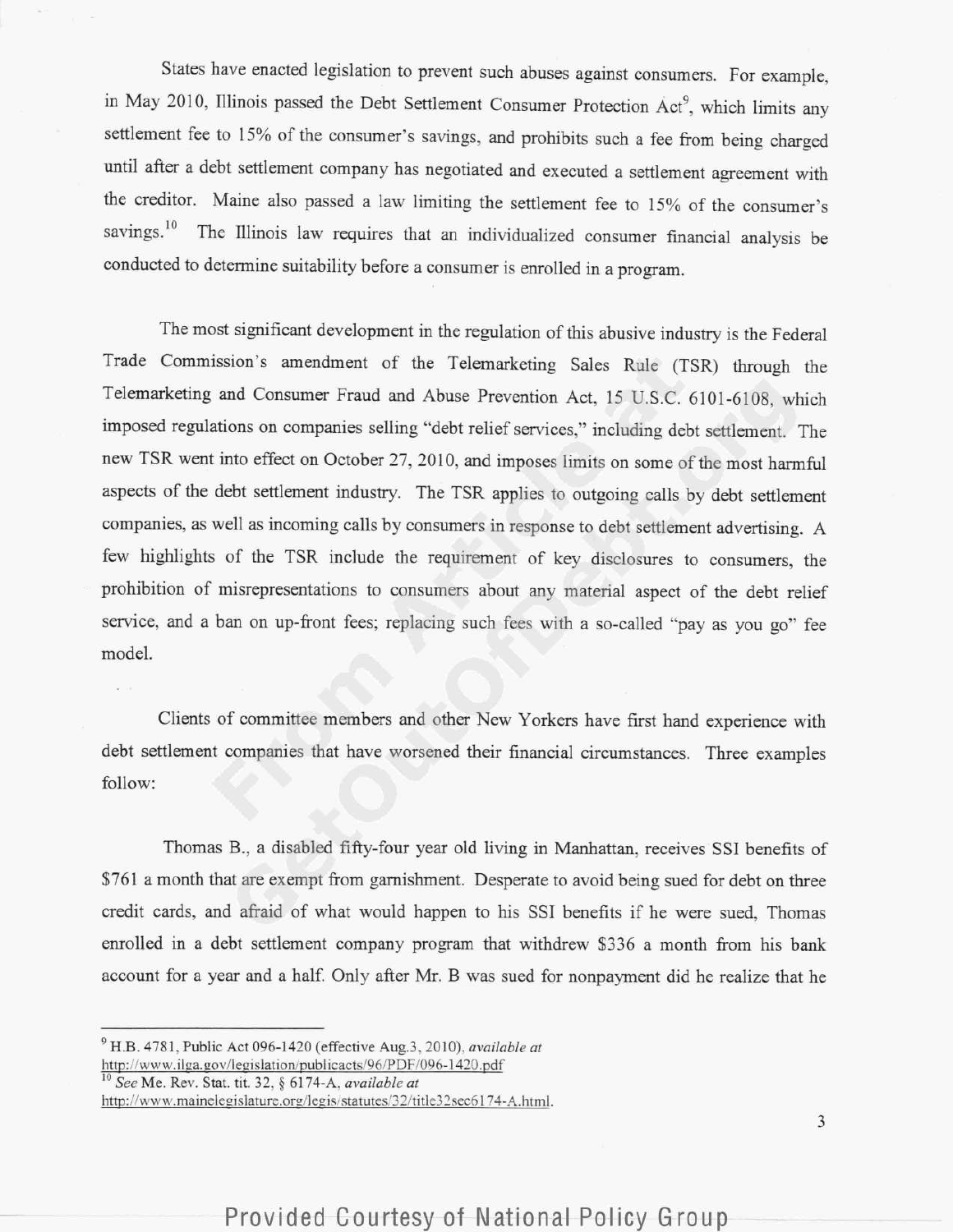had no money to settle with any of his creditors in the escrow account set up by the debt settlement company because the money he sent to the company had been applied to "set-up fees." Mr. B has since been sued by two other creditors, and despite his exempt income, is considering filing for bankruptcy.

David C., of Staten Island, also had a negative experience with a debt settlement company. After his son became severely ill, David became overwhelmed by medical bills and could not keep current on his credit card bill. He enrolled in a debt settlement program with a company that promised to help him settle his debt, and paid nearly \$3,000 to the company. Later, upon returning from military service in Iraq from April 2009 to July of 2010, Mr. C learned that he had been sued by the credit card company while he was away. and that the debt settlement company had done nothing to help him settle his debt or avoid a lawsuit. David is currently defending himself in the debt collection lawsuit and hopes to come up with a settlement on his own.

A federal lawsuit was recently commenced against debt collectors on behalf another New Yorker, Bernadita D., who was promised that her debt would be settled for a fraction of the amount owed. Instead, the debt settlement company collected huge up front fees and left her with little or no money to pay creditors. Ms. D is a disabled mother those only income is SSI, which is exempt from garnishment. The defendants took \$3,190.64 in fees from Ms. Duran, and by instructing Ms. D to stop paying her credit card bills and to ignore letters from creditors, caused Ms. D's overall debt to increase by more than \$4,500 in eight months.

Unfortunately, the stories of Mr. B, Mr. C and Ms. D are not unusual. Though the TSR should go a long way towards protecting New Yorkers like them against unscrupulous debt settlement companies, its provisions will only be effective if city, state and federal enforcement agencies aggressively monitor the industry's compliance with the new rules. Our committees urge the Department of Consumer Affairs and Office of Financial Empowerment to strictly monitor noncompliance, and to make it a priority to educate New Yorkers about their rights with respect to these companies. These agencies should be given adequate resources to do so. Moreover, the City Council and the New York State Legislature should follov the example of

 $\overline{4}$